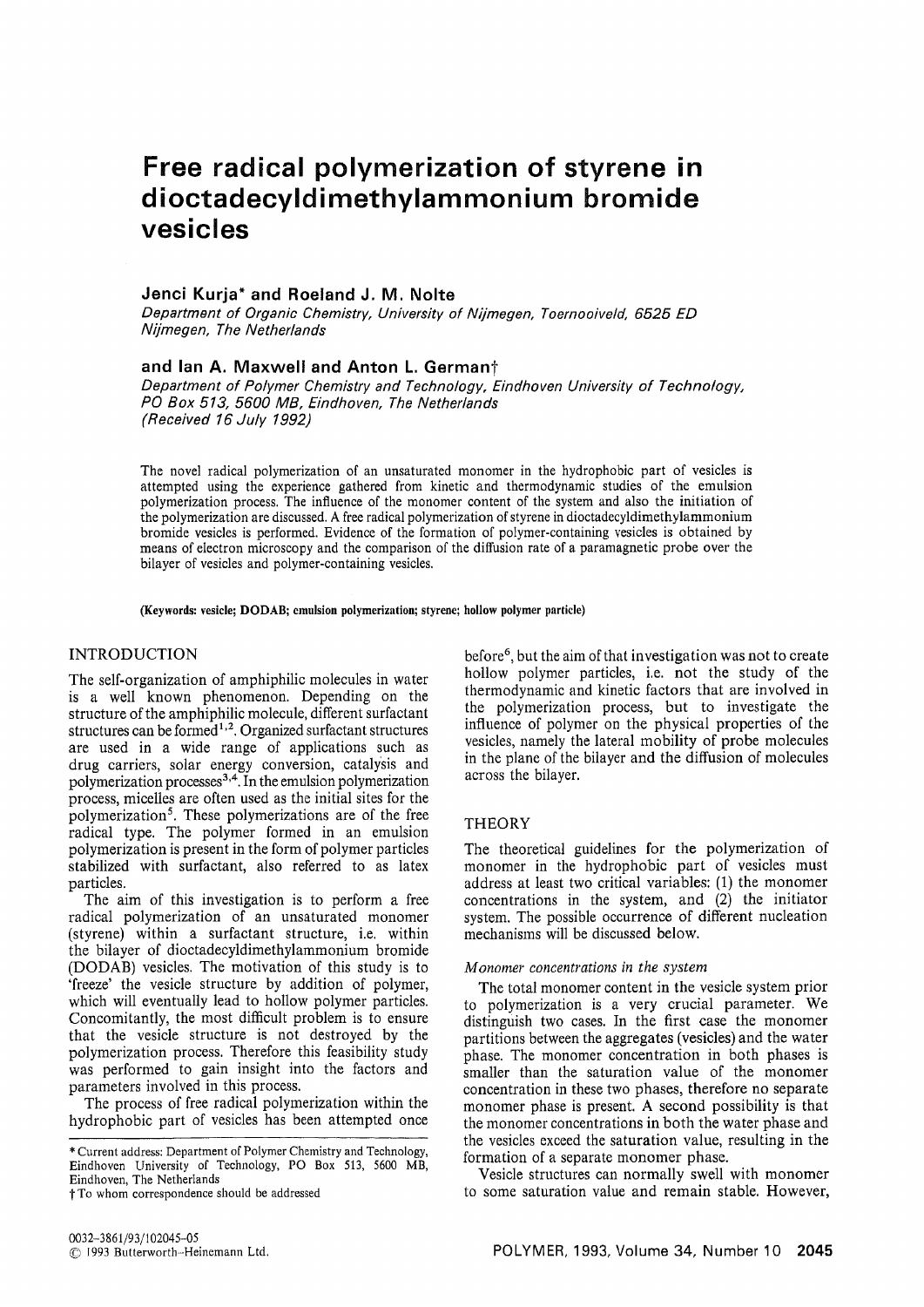## *Free radical polymerization of styrene: J. Kurja* et al.

during an emulsion polymerization, the reaction mixture is stirred to maintain thermal equilibrium, and hence any free monomer phase is dispersed as droplets. The surface area of the droplet phase will compete with vesicles for surfactant, and hence cause, to some extent, the break-up of the vesicle structures. Of the two cases described above, only the first is desirable, since the vesicle structure is maintained while the monomer concentration in the vesicles is close to its saturation value. The saturation value of styrene in the water phase at different temperatures is well documented in the literature (e.g. ref. 7), On the other hand, the saturation value of styrene in DODAB vesicles is a very difficult parameter to determine. Therefore we have used an approximation based on the results of the statistical mechanical model developed by Gruen<sup>8,9</sup> which described the extent by which a planar lipid is swollen by different hydrocarbons.

# *The initiator system*

Different mechanisms are involved in the nucléation stage of the emulsion polymerization process. First, Harkins' mechanism for emulsion polymerization considered that the major source of particle nucleation was the monomer-swollen micelles (micellar nucleation)<sup>10</sup>. Smith and Ewart attempted to quantify the Harkins micellar entry mechanism<sup>11</sup>. An alternative nucleation mechanism proposed in surfactant-free systems involves homogeneous nucleation<sup>12,13</sup>, which was first quantified by Fitch and Tsai<sup>14</sup> and became known as the 'HUFT' (Hansen-Ugelstad-Fitch-Tsai) theory<sup>15</sup>. The coagulative nucléation theory is a straightforward extension of the homogeneous nucleation theory<sup>16</sup>. It postulates that the species first formed by precipitation, or even micellar nucléation, are colloidally unstable and undergo coagulation until colloid stability is attained. A consideration of the presence of a separate monomer phase is critical to the success of the attempted polymerization of monomer entirely within the hydrophobic part of vesicles. As previously stated, the presence of a separate monomer layer in a stirred vessel may imply vesicle break-up. Hence any polymerization will be by homogeneous or coagulative nucléation, forming normal latex particles.

From studies on nucleation mechanisms in emulsion polymerization it is known that water-soluble initiators greatly increase the risk of homogeneous and/or coagulative nucleation<sup>17</sup>, while oil-soluble initiators, which are mainly present in the organic phase, will almost exclusively lead to micellar and monomer droplet nucleation. The choice of the initiator system is restricted to the requirement that during the polymerization process the monomer-swollen vesicle structure is retained and the formation of new particles is prevented, i.e. only vesicular nucléation occurs. This means that all the monomer-swollen vesicles should be polymerized 'simultaneously', resulting in polymer-containing vesicles. If this is not the case, monomer and surfactant from non-reacting monomer-swollen vesicles will diffuse to polymerizing vesicles. This can be prevented by creating as many radicals as possible in a short period of time so that all monomer-swollen vesicles are initiated to form polymer-containing vesicles. This approach is known for microemulsion polymerization<sup>18</sup>. We used a redox initiator system consisting of cumenehydroperoxide (CHP) and iron(II)<sup>19</sup>. This initiation system satisfies the major requirements, i.e. it is oil-soluble (CHP) and it produces many radicals in a short period of time.

## **EXPERIMENTAL**

#### *Materials*

Styrene (Merck) was distilled at reduced pressure under nitrogen and stored at 4°C. DODAB (Fluka), CHP ( $C_9H_{12}O_2$ , Fluka), iron(II)sulfate (FeSO<sub>4</sub>, Fluka), ethylenediaminetetraacetic acid (EDTA, Fluka), ascorbic acid ( $C_6H_8O_6$ , Merck), tris(hydroxymethyl)aminomethane (TRIS, Janssen Chimica) and 2,2,6,6-tetramethylpiperidinooxy free radical (TEMPO, Janssen Chimica) were all used as received.

## **Preparation of vesicles**

Typically  $10^{-2}$  M solutions of DODAB in water were sonificated for 3-4 h at 55°C in a thermostatted Branson 3200 sonification bath (90 W). Before use, all vesicle solutions were filtered over a 0.45  $\mu$ m Millipore filter. The influence of the sonification power and time on the vesicle formation will be discussed elsewhere<sup>20</sup>.

## Free radical polymerization of styrene in DODAB vesicles

The polymerizations were all performed in a 100 ml glass reactor thermostatted at 50°C and stirred with a magnetic stirrer. The vesicles were swollen with the monomer for 24 h at 50°C, so that equilibrium was attained between the water phase and the monomerswollen vesicles, after which the initiator (CHP/Fe(II)) was added to the system. Fe(II) was present in the form of the Fe(II)-EDTA complex to ensure that no precipitation/oxidation of the Fe(II) by water could occur. The Fe(II)-EDTA solution was set at pH 4-5 with sulfuric  $acid<sup>19</sup>$ . Typical quantities and concentrations are listed in *Table 1.* (In this typical case the monomer concentration in the vesicles was calculated to be approximately 1.7 mol styrene per litre swollen vesicle, assuming an average diameter of the vesicles of 50 nm, bilayer thickness of 5 nm (twice the extended chain of the hydrophobic part of the surfactant<sup>1,2</sup>) and a headgroup area<sup>21</sup> of 0.55 nm<sup>2</sup>. The volume fraction of polymer in the vesicles after polymerization was approximately 0.2 at 80% monomer conversion.)

#### *Electron microscopy*

Transmission electron microscopy (TEM) was performed on a Jeol FX-2000 microscope while scanning electron micrsocopy (SEM) was carried out on a Cambridge Stereoscan 200 microscope. The samples used for TEM were prepared according to the following procedure. A droplet of the sample was applied to a strip of Parafilm. A 400 mesh carbon-coated grid was placed on top of this droplet for 1 min. The residual sample was removed from the grid with a tissue. The same procedure was followed

Table 1 Free radical polymerization of styrene in DODAB vesicles

| Ingredient   | Amount              |
|--------------|---------------------|
| <b>DODAB</b> | 0.630 g             |
| Water        | 100 g               |
| Styrene      | 1 g                 |
| <b>CHP</b>   | 0.11 M <sup>a</sup> |
| Fe(II)       | $10^{-7} M^b$       |

" Concentration in monomer phase

*b* Concentration in aqueous phase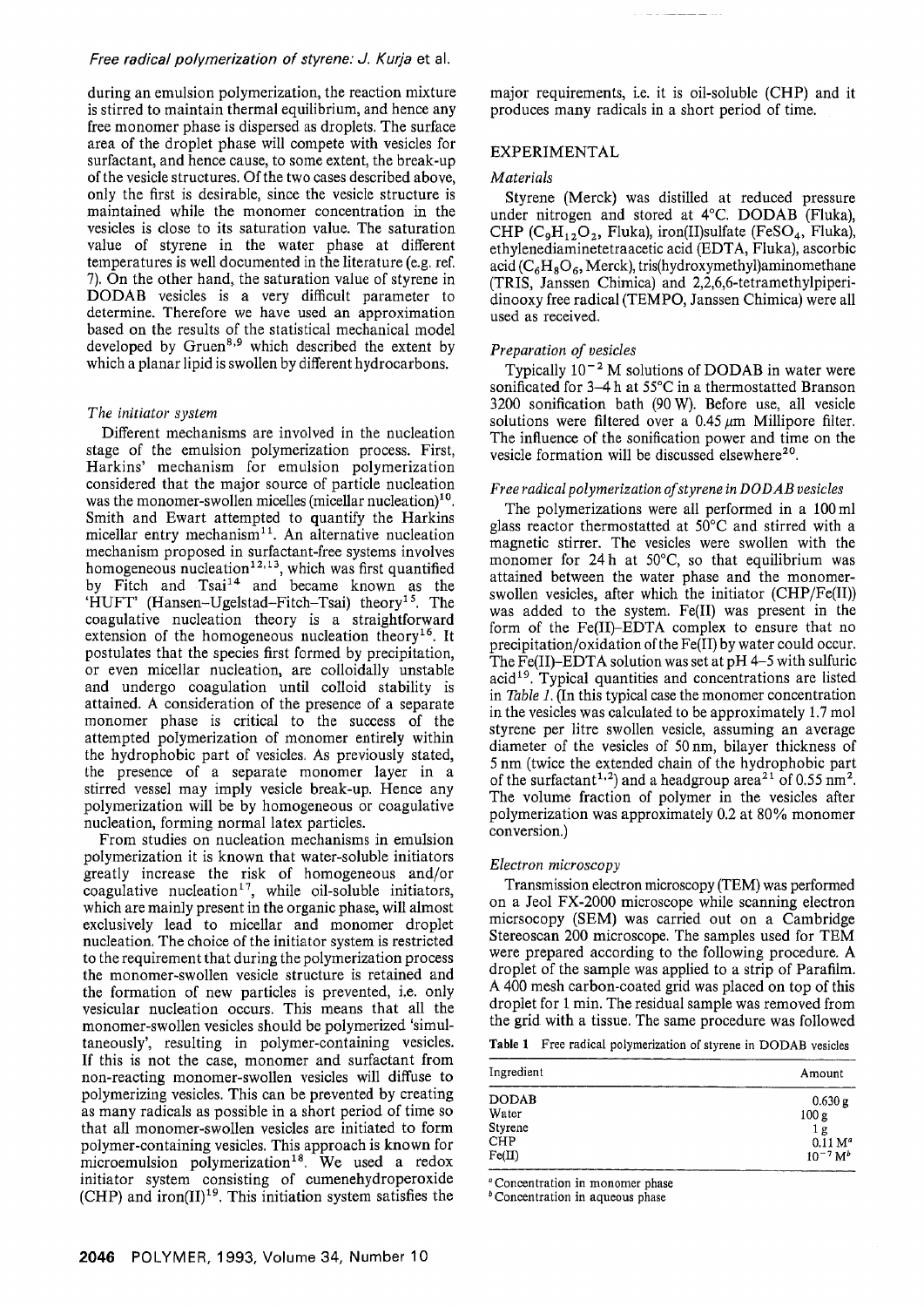for the negative staining with a 2% uranylacetate solution. The freeze-fracture samples were prepared as described elsewhere<sup>22</sup>. The samples used in cryo-electron microscopy were dealt with as described in reference 23.

#### *Characterization of vesicles and polymer-containing vesicles*

The vesicle and polymer-containing vesicle solutions were prepared in the presence of the paramagnetic probe TEMPO ([TEMPO] =  $10^{-3}$  mol<sup>-1</sup>)<sup>24-26</sup>. It was assumed that the paramagnetic probe was exclusively present in the water phase and that the concentrations of the probe in the internal and external water volume were equal. The ascorbate reducing solution contained 0.15 mol  $1^{-1}$  of ascorbic acid after setting the pH at 5 with  $0.05 \text{ mol}1^{-1}$  TRIS buffer. The intensity of the electron spin resonance (e.s.r.) signal of a 1.5 ml aliquot was measured (Bruker ER 200, centre field 0.35 T, modulation amplitude  $1.3 \times 10^{-4}$  T) before adding the reductant and after the addition of  $15 \mu l$  of the reducing solution. The intensity of the signal was followed as a function of time.

#### RESULTS AND DISCUSSION

Following polymerizations as described in the previous section, several different techniques were used to determine the presence of polymer in the vesicles. These are discussed below.

#### *Freeze-fracture electron microscopy*

The freeze-fracture process splits the bilayer into two monolayers. The fracture plane is determined by the hydrophobic interface. It runs between the ends of the hydrocarbon chains through the middle of the bilayer. Although the freeze-fracture technique seems very successful in the study of vesicles and polymerized vesicles<sup>27</sup>, it is very difficult to use in the case of polymer-containing vesicles because the polymer in the vesicles sticks to the replica and is very hard to remove.

#### *Cryo-electron microscopy*

With this technique it should be possible to measure the bilayer thickness of vesicles. Due to the relatively low volume fraction of polymer in the vesicles, the difference in bilayer thickness between vesicles and polymercontaining vesicles is very small. Concomitantly it was very difficult to distinguish between vesicles and polymercontaining vesicles with this technique.

The cryo-electron microscopy and freeze-fracture technique were not successful in distinguishing between vesicles and polymer-containing vesicles due to the specific problems outlined above.

#### *Transmission electron microscopy*

When a vesicle solution is applied to a grid and subsequently dried, the vesicles lose their specific structure, i.e. they collapse (*Figure 1).* However, when the vesicles contain a low volume fraction of polymer, it is assumed that during the drying process structures are formed with a morphology comparable to erythrocytes (red blood cells)28. The expected intensity patterns in TEM and SEM are identical although they have different origins. Before the samples were dried they were negatively stained, as described in the Experimental section. It is expected that the observed intensity profile of the transmitted electrons closely resembles the pattern shown in *Figure 1. Figure 2* shows a TEM micrograph of a typical polymer-containing vesicle. When normal vesicles are stained using the described procedure a totally different pattern is observed *(Figure 3).*

#### *Scanning electron microscopy*

When dried polymer-containing vesicles are studied by SEM, one can expect a scattering of electrons according to *Figure 1*, i.e. more scattering of electrons at the edges and less in the middle of the dried structures. In *Figure 4* an SEM micrograph of polymer-containing vesicles is shown.

In both the electron microscopy techniques the observed intensity patterns are identical to those expected, which could indicate that there are polymercontaining vesicles and that they exhibit a behaviour different to that of vesicles. Electron microscopy techniques have a strong tendency to be subjected to artifacts which could lead to incorrect interpretation of the micrographs. Therefore, in the following, we describe an independent method for distinguishing between vesicles and polymer-containing vesicles.

#### *Encapsulation of a paramagnetic probe by vesicles and polymer-containing vesicles*

We determined the diffusion behaviour of a paramagnetic



Figure 1 Schematic representation of the drying process of vesicles and polymer-containing vesicles, and their expected intensity pattern in the SEM and TEM experiments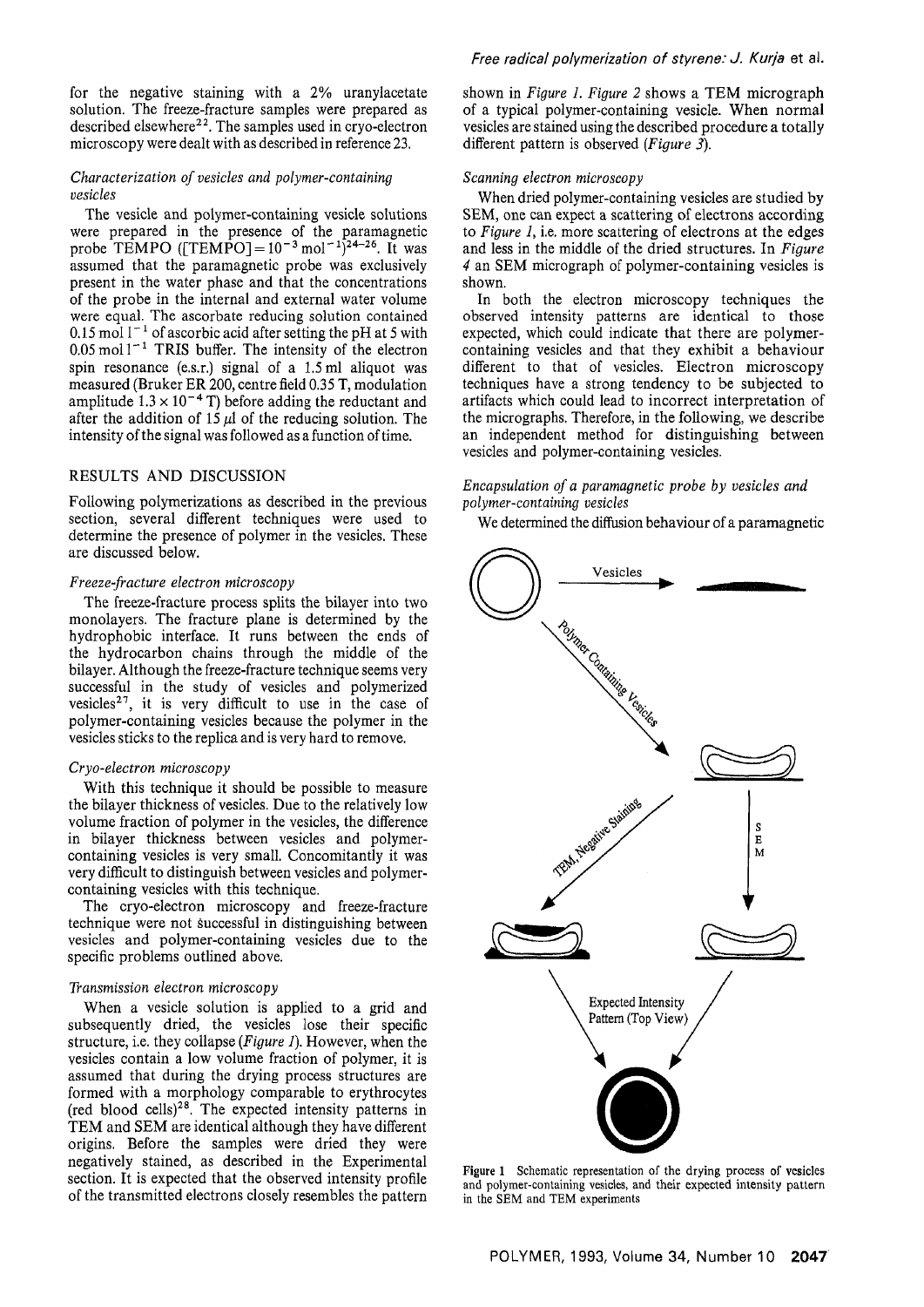

Figure 2 TEM micrograph of typical negatively stained polystyrenecontaining DODAB vesicle (original magnification  $40000 \times$ ; bar indicates 200 nm)



Figure 3 TEM micrograph of negatively stained DODAB vesicle (original magnification  $80\,000 \times$ ; bar indicates 100 nm)

probe over the bilayer of vesicles and polymer-containing vesicles in order to distinguish between these two. It is assumed that the non-diffusive paramagnetic probe (see below) is only present in the water phase. This was verified by measuring the e.s.r. signal of the paramagnetic probe (TEMPO) in the presence and absence of vesicles. There were no detectable differences in the observed peak widths and heights of the e.s.r. signals. To ensure that this encapsulation behaviour is typical for so-called hollow structures, a polystyrene latex, with approximately the same solids content as the polymer-containing vesicles,

was used in an encapsulation experiment. After the addition of reductant no measurable e.s.r. signal was obtained, indicating the absence of voids and also the absence of probe in the polymer phase. The bilayer composition of vesicles and polymer-containing vesicles may differ strongly. It is assumed that the different bilayers exhibit different diffusion behaviours for the same paramagnetic probe. This can be illustrated by *Figure 5.* At  $t_0$  the reductant is added and the e.s.r. signal of the paramagnetic probe is followed as a function of time. In the case of vesicles the paramagnetic probe can diffuse through the bilayer, while in the case of polymercontaining vesicles this diffusion is more restricted. In



Figure 4 SEM micrograph of polystyrene-containing DODAB vesicle (original magnification  $40600 \times$ ; bar indicates 1  $\mu$ m)



**Figure 5** Relative intensity  $(I/I_0)$  of the expected e.s.r. signal, i.e. the ratio of the intensity of the e.s.r. signal at time *t (I)* and the intensity of the e.s.r. signal at  $t_0$  ( $I_0$ ), of a diffusive paramagnetic probe (P<sup>\*</sup>) as a function of time, for vesicles (A) and polymer-containing vesicles (B)